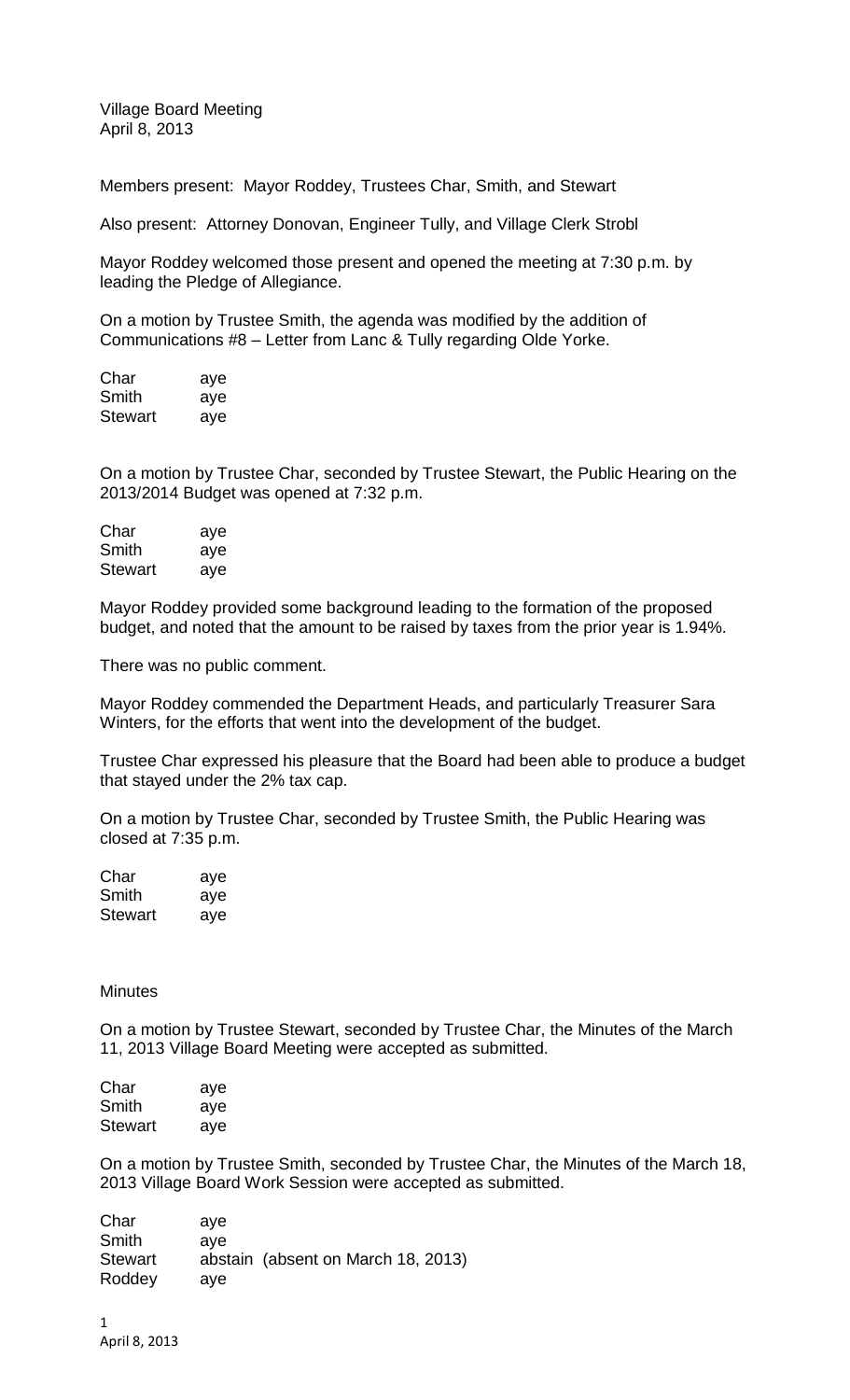On a motion by Trustee Stewart, seconded by Trustee Char, the Minutes of the April 1, 2013 Annual Meeting were accepted as submitted.

| Char    | aye |
|---------|-----|
| Smith   | aye |
| Stewart | aye |

**Communications** 

Mayor Roddey read the results of the March 19, 2013 Village Election:

## **2013 VILLAGE ELECTION**

| Mayor – Two year term |                 |                  |
|-----------------------|-----------------|------------------|
|                       | 1A. Kyle Roddey | 1B. Rick Freshko |
| machine               | 543             | 231              |
| absentee              | 46              | 16               |

total 589 247

| Trustees - Two year term |  |  |  |
|--------------------------|--|--|--|
|--------------------------|--|--|--|

|          |     | 2A. Edward Char 3A. Peter Smith | 2C. Jason S. Wilson |
|----------|-----|---------------------------------|---------------------|
| machine  | 461 | 478                             | 415                 |
| absentee | -39 | 38                              | 24                  |
| total    | 500 | 516                             | 439                 |

## Justice – Two year term to fill vacancy

|          | 4D. Thomas J. Cione | 4E. Rory K. Brady |
|----------|---------------------|-------------------|
| machine  | 297                 | 462               |
| absentee | 26                  | 34                |
| total    | 323                 | 496               |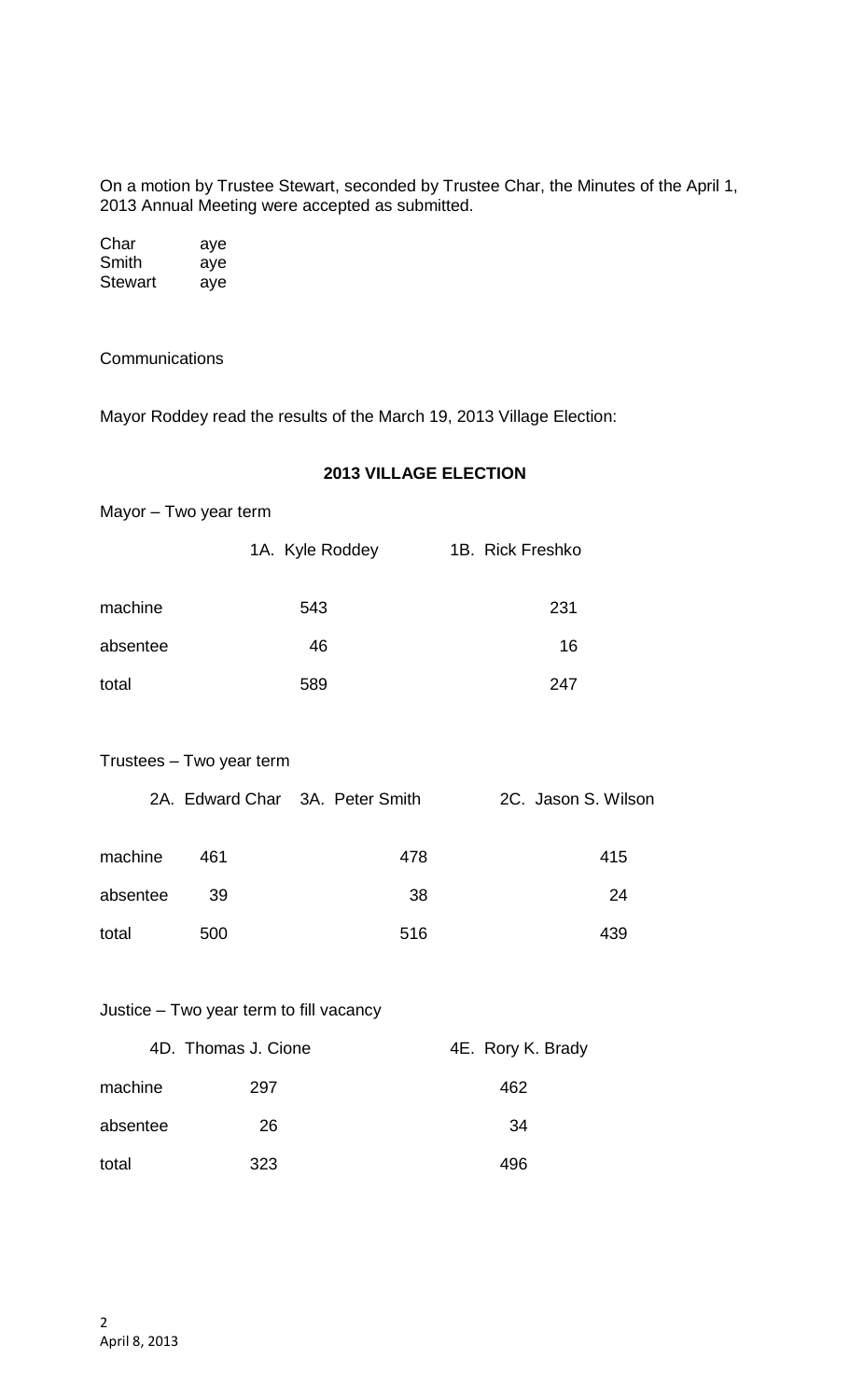Mayor Roddey read the following letter from resident Cecile Ayres:

*I am against renaming Park Place. Because of the businesses, residences and Church located on Park Place, I feel that it would be an inconvenience to change letterheads and addresses to Martin Luther King Street or Place. The ideal road to honor with his name is the connector road where the new Quick Chek is located. There will be more businesses on this street and more traffic will be using this road. Locals and non-locals will refer to this street as Martin Luther King Street (or whatever the Board chooses to use in place of street) and it will never be confused with another previously named street in the village.*

*I am also not in favor of naming a street for Rev. King. I don't believe there is any connection between him and Goshen. Offhand, I can't think of any streets named for women. This would be an opportunity to do so. Harriet Tubman, born about 1820, was an abolitionist, humanitarian, Union spy (Civil War) and a suffragette with ties to New York State. She was one of the forerunners for the Underground Railroad, taking people from Maryland to Canada. According to Roger King's book The Silent Rebellion the "railroad" ran through Orange County and he wrote of a location in Goshen. Located on West Main Street adjacent to the Erie Depot was Vail's Store. Vail rented the upstairs office to a dentist, Dr. Graham. The building's cellar exited onto a side street. It is written that Goshen was used as a place to off-load a hot cargo when*  federal agents were pursuing fugitives with vigor. Fugitives could walk across the tracks of the *"weary Erie" and be hidden among all the barrels and crates in Vail's cellar. In 1859, abolitionist U.S. Senator William H. Seward sold Harriet a small piece of land on the outskirts of Auburn, NY. This became her home and it is in Auburn that she died.*

*I would be pleased if the Ecumenical Council and the Village Board would consider naming the connector street for Harriet Tubman.*

Mayor Roddey read a letter from Rory K. Brady, resigning his elected position as Village Trustee in order to fulfill his newly elected position as Village of Goshen Justice, effective April 1, 2013.

On a motion by Trustee Char, seconded by Trustee Smith, permission was granted for the Girl Scout Camporee at Salesian Park, as outlined in the letter dated March 11, 2013.

Char aye Smith aye Stewart aye

Attorney Donovan provided an explanation of the Gerace Property Petition for Zoning Amendment.

On a motion by Trustee Char, seconded by Trustee Stewart, the Board voted to proceed with the Petition by referring it to the Planning Board and the Orange County Department of Planning.

| Char           | aye |
|----------------|-----|
| Smith          | aye |
| <b>Stewart</b> | aye |

Mayor Roddey reviewed, for informational purposes, an Alcoholic Beverage License Application from Betro & Pray, Inc. for the location 40 Park Place.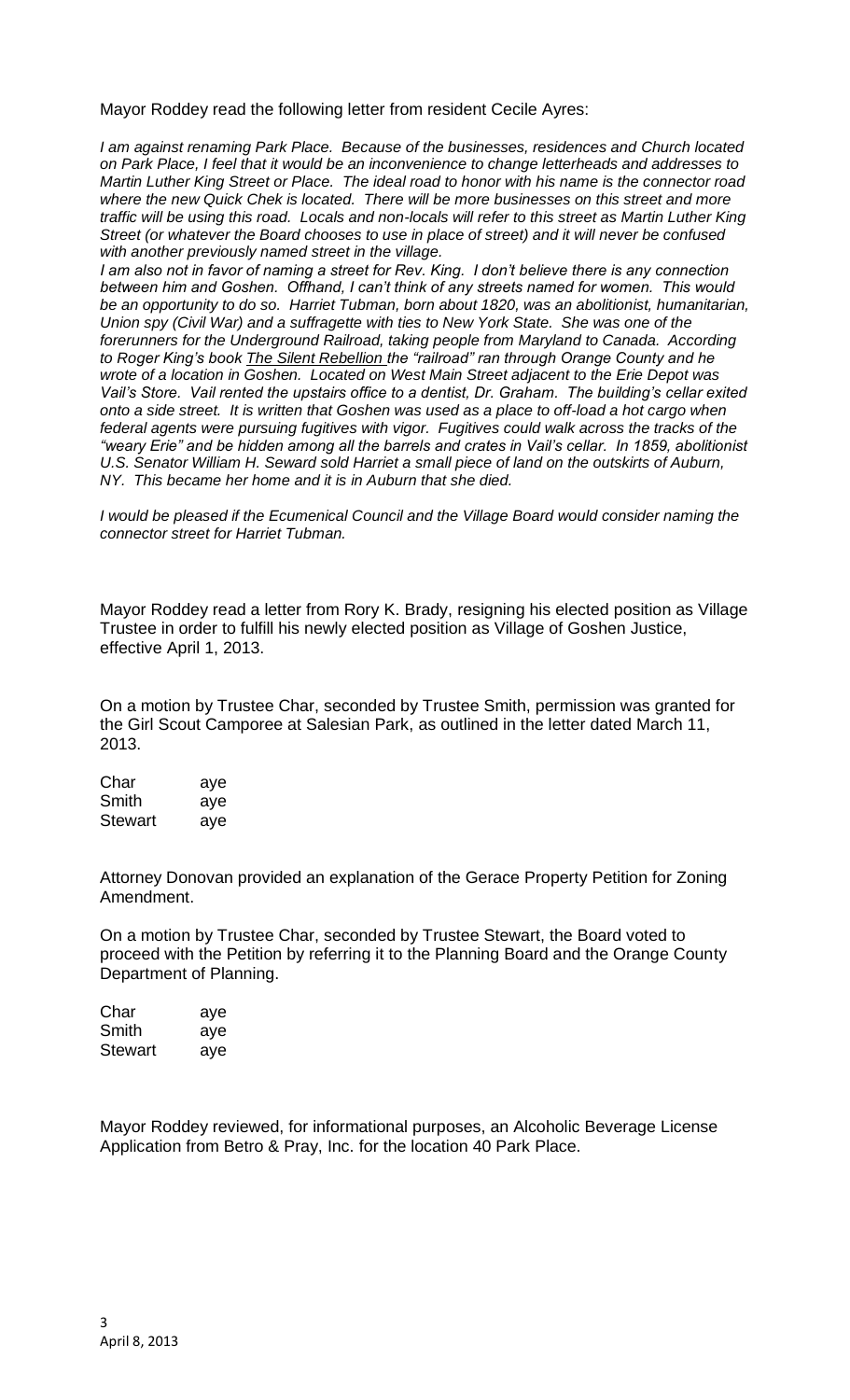Mayor Roddey read a letter from Thomas B. Olley, P.E. regarding Harness Estates Phase 1 – Street Lights and Road Cross Section.

The letter requested that the Board approve two modifications to the original Street Construction requirements.

The first request, for a reduction in the number of street lights required for Harness Road and Cahill Court, will be held for further research.

The second request, for a road cross section adjustment for Murray Avenue North to 6" concrete curbs, 12" of granular foundation material, 3 ½" binder asphalt, and 1 ½" top asphalt, was approved on a motion by Trustee Char, seconded by Trustee Stewart.

| Char    | aye |
|---------|-----|
| Smith   | aye |
| Stewart | aye |

Mayor Roddey read a letter from Village Engineer Arthur Tully regarding Lanc & Tully's recusal from the Olde Yorke subdivision project, in order to continue to provide engineering services in another municipality for their client, Michael Walker.

On a motion by Trustee Stewart, seconded by Trustee Char, the request to recuse Lanc & Tully Engineering and Surveying, P.C. from providing any further engineering review services and construction observations in regard to the Olde Yorke Subdivision was approved.

| Char    | aye |
|---------|-----|
| Smith   | aye |
| Stewart | aye |

Items of Business

On a motion by Trustee Smith, seconded by Trustee Char, bills as examined by members of the Board were approved in accordance with Abstract 2012/2013 number 12, check numbers 5098 through 5217, for a total of \$428,400.03.

| Char    | aye |
|---------|-----|
| Smith   | aye |
| Stewart | aye |